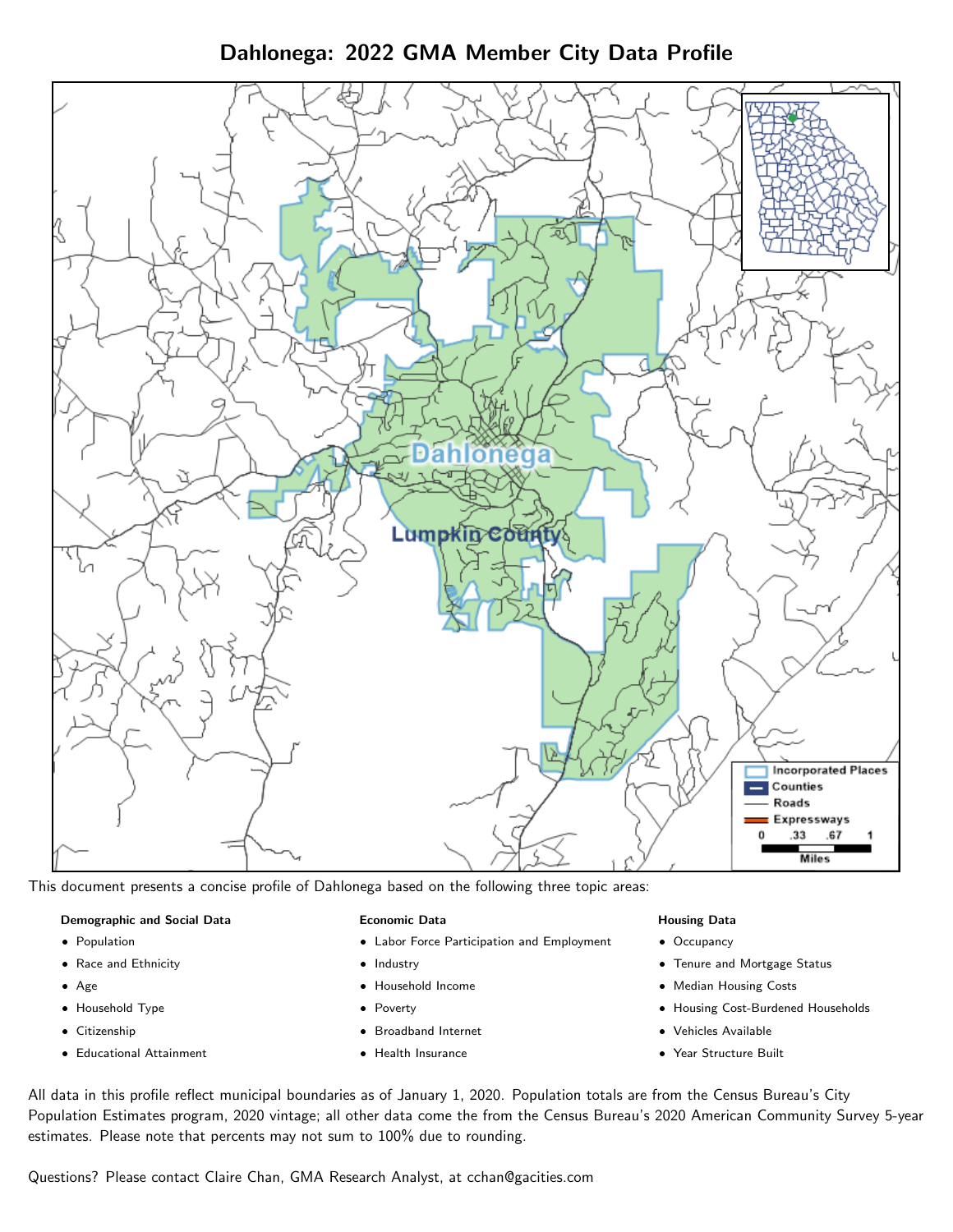# Dahlonega: Demographic and Social





**Citizenship** 



Source: American Community Survey, 2020 5-year estimates, table B05002 Source: American Community Survey, 2020 5-year estimates, table B15002

#### Race and Ethnicity

Household Type



Source: U.S. Census Bureau, City Population Estimates, 2020 vintage Source: American Community Survey, 2020 5-year estimates, table B03002

# **Married** Couple Family 50%  $\mathcal S$ ingle-heade $\mathcal S$ Family 7% Non-family 43%

Source: American Community Survey, 2020 5-year estimates, table B01001 Source: American Community Survey, 2020 5-year estimates, table B11001

#### Educational Attainment



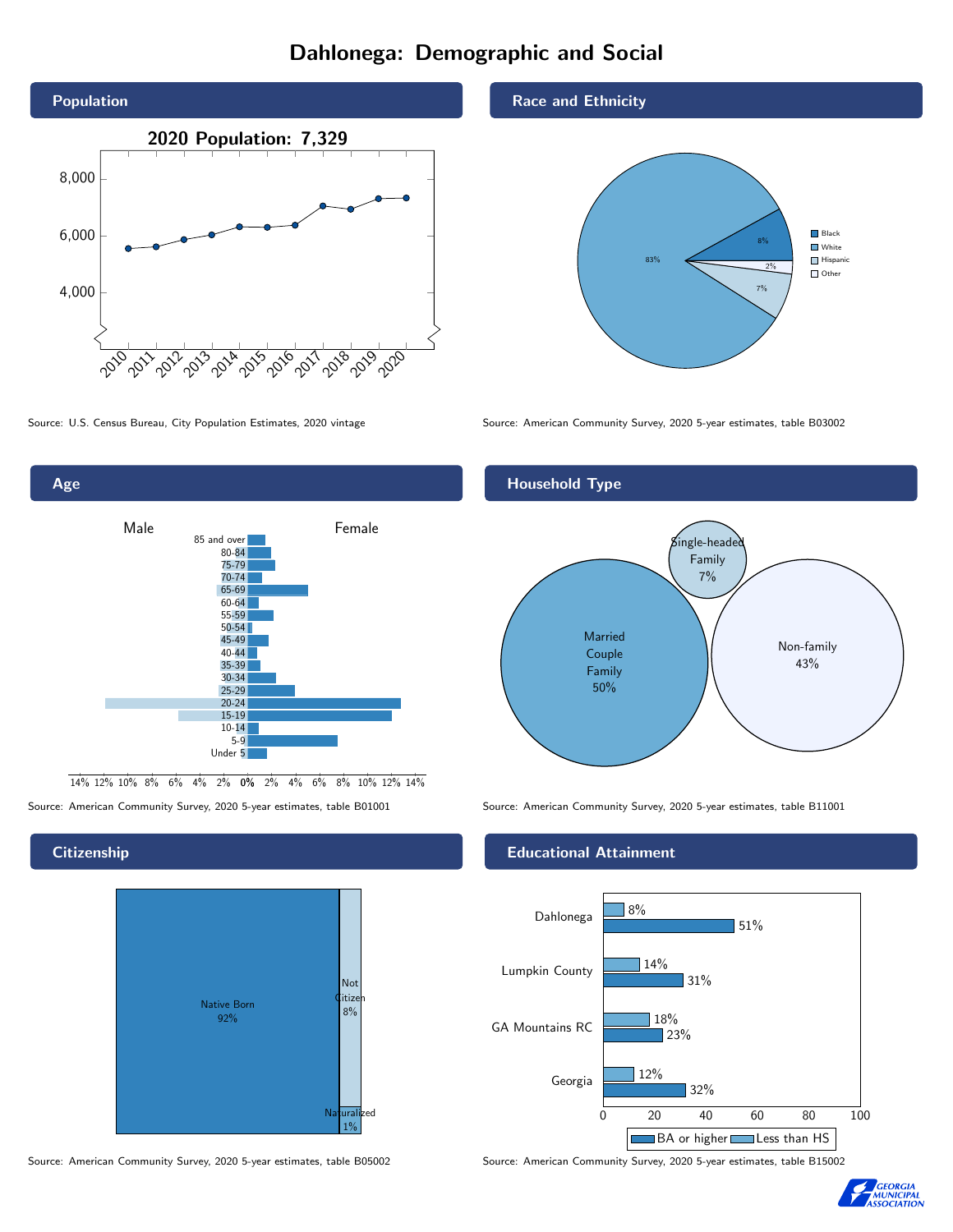# Dahlonega: Economic



Source: American Community Survey, 2020 5-year estimates, table B23001 Note: Unemployment rate is based upon the civilian labor force.



Source: American Community Survey, 2020 5-year estimates, tables B19013 and B19025 Source: American Community Survey, 2020 5-year estimates, table B17010



Source: American Community Survey, 2020 5-year estimates, table B28002 Source: American Community Survey, 2020 5-year estimates, table B18135

Industry

| Agriculture, forestry, fishing and hunting, and mining      | 3%    |
|-------------------------------------------------------------|-------|
| Construction                                                | $0\%$ |
| Manufacturing                                               | 9%    |
| <b>Wholesale Trade</b>                                      | 2%    |
| Retail Trade                                                | 14%   |
| Transportation and warehousing, and utilities               | 3%    |
| Information                                                 | $0\%$ |
| Finance and insurance, real estate, rental, leasing         | $4\%$ |
| Professional, scientific, mgt, administrative, waste mgt    | $2\%$ |
| Educational services, and health care and social assistance | 31%   |
| Arts, entertainment, recreation, accommodation, food        | 20%   |
| service                                                     |       |
| Other services, except public administration                | $7\%$ |
| Public administration                                       | 7%    |

Source: American Community Survey, 2020 5-year estimates, table C24030

### Poverty



#### Health Insurance